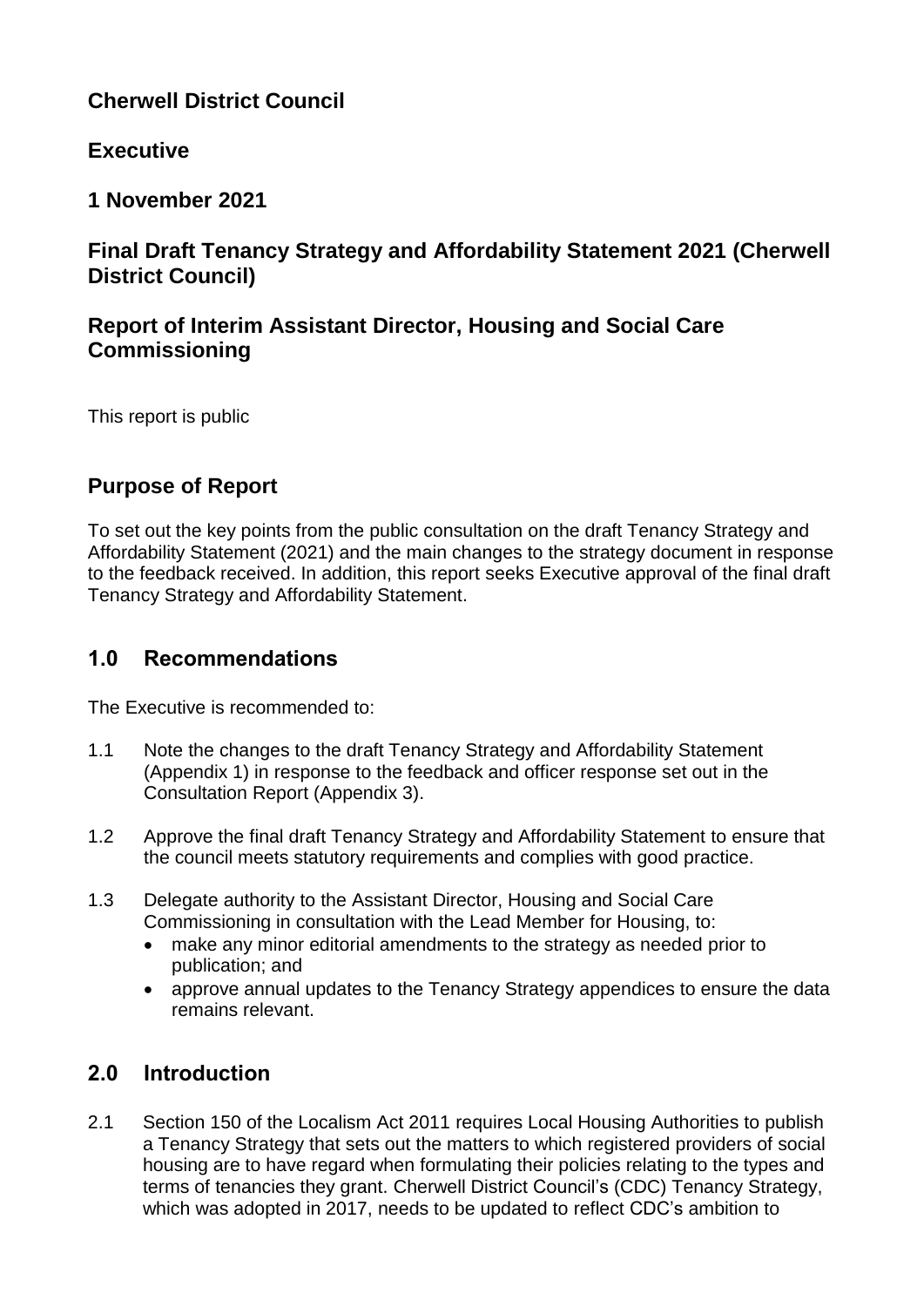deliver more social rented housing tenure to meet local need and our support for offering tenants of social housing long term, secure tenancies.

- 2.2 The draft Tenancy Strategy and Affordability Statement (2021) considers housing legislation published since the last Tenancy Strategy was adopted. It also considers the affordability of social housing stock in the district having regard to local incomes and rising house prices and rent levels. The document sets out the Council's expectations of registered providers of social housing in relation to supporting the development of sustainable and settled communities.
- 2.3 A 6-week public consultation on the draft Tenancy Strategy and Affordability Statement was completed on 14 September 2021 and subsequently the draft strategy has been amended to reflect the feedback received (Appendix 1). The Equality and Climate Impact Assessment (Appendix 2) has been updated and the Consultation Report (Appendix 3) sets out the detail of the consultation methodology, the feedback received from the online survey and workshops with registered providers, and the officer response to the feedback received.

## **3.0 Report Details**

3.1 The purpose of the Tenancy Strategy is set out in S.150 of the Localism Act 2011, which requires all local housing authorities to:

"prepare and publish a strategy (a "tenancy strategy") setting out the matters to which the registered providers of social housing for its district are to have regard in formulating policies relating to—

- (a) the kinds of tenancies they grant,
- (b) the circumstances in which they will grant a tenancy of a particular kind,
- (c) where they grant tenancies for a term certain, the lengths of the terms, and
- (d) the circumstances in which they will grant a further tenancy on the coming to an end of an existing tenancy."
- 3.2 S.150 also goes on to say that a local housing authority 'must have regard to its Tenancy Strategy in exercising its housing management functions'. As an authority that has transferred its council housing stock, we will expect all Registered Providers of social housing (RPs) in the district to have their own Tenancy Policies in place that reflect the aims of the Council's Tenancy Strategy. Whilst RPs are expected to have due regard to the content of the Council's Tenancy Strategy, there is no legal requirement for RPs to abide by it. Therefore, embedding the principles set out in the strategy will require continued commitment by the Council and its partners to deliver the Strategy in the interests of delivering genuinely affordable housing to meet local needs, and creating and maintaining places where residents can settle and build thriving, cohesive communities.
- 3.3 The current Tenancy Strategy (2017) was developed in the context of the Localism Act 2011, national housing and planning policy, and affordable housing funding regimes at the time. The strategy focussed on Affordable Rent and fixed-term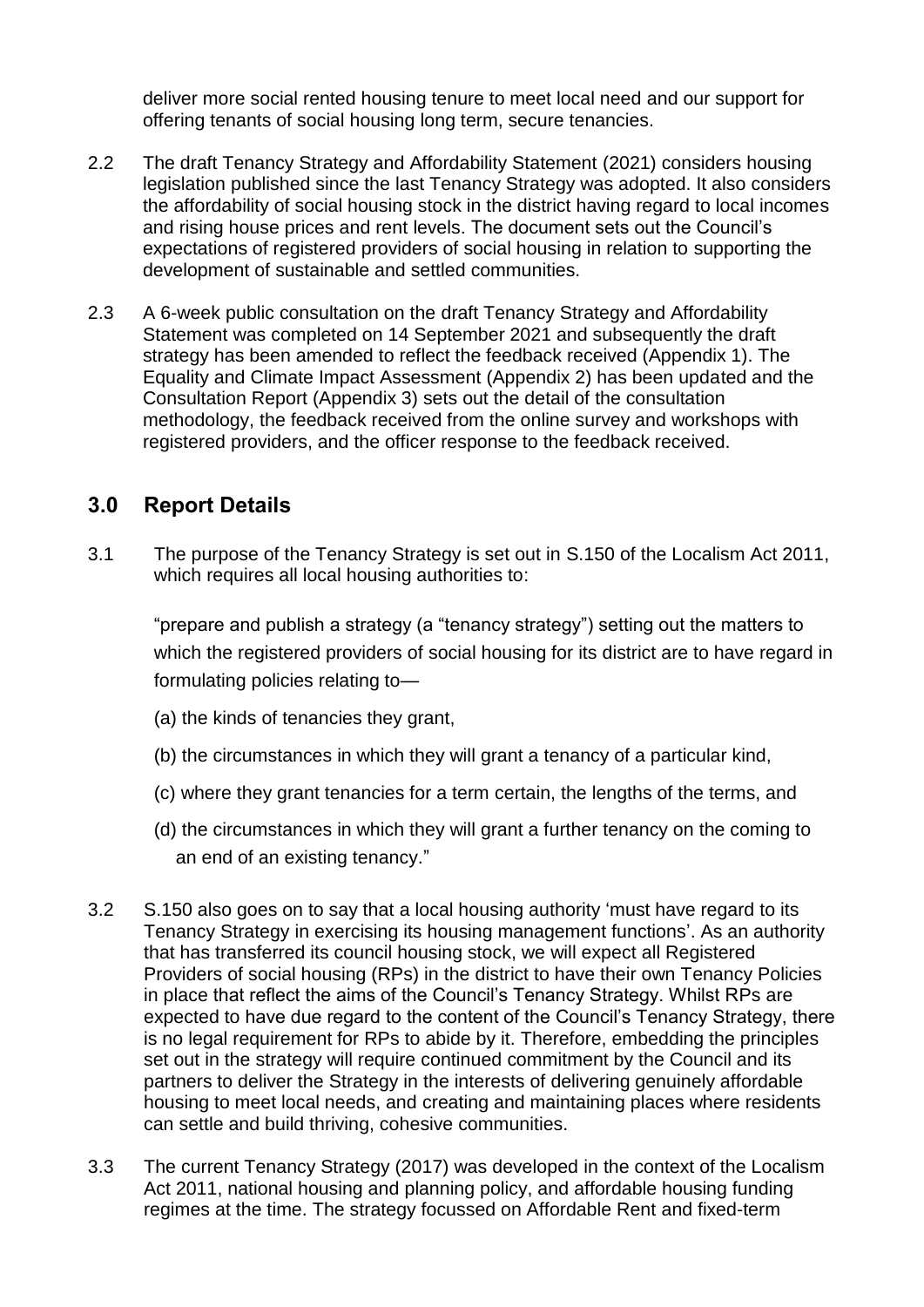tenancies. We have seen good levels of new-build affordable housing for rent and shared ownership delivered in the district but in recent years rented affordable housing has been provided as Affordable Rent rather than Social Rent. Affordability of accommodation in the district for households receiving low income is an increasing challenge due to the continued rise in house prices and local market rents.

- 3.4 Since the Tenancy Strategy was adopted, the national climate regarding social housing has changed, with the Social Housing White Paper in November 2020 setting out a new deal for social housing: 'The charter for social housing residents.' The Government also acknowledged that security of tenure provides major benefits when it announced that the provisions of the Housing & Planning Act would not be implemented, thereby allowing continued use of lifetime tenancies. In addition, funding announcements by Homes England in 2020/21 have identified opportunities for RPs to attract funding for Social Rent homes, particularly in high value areas such as Oxfordshire.
- 3.5 Given the changes in the national policy position; the introduction of National Planning Policy to provide First Homes as part of the affordable housing offer; and the local concerns about the increasing affordability gap in the local housing market, the Tenancy Strategy and Affordability Statement sets out the Council's expectations and ambition to secure social rented homes as the default position unless there are issues of development scheme viability, or where the social rent plus the service charges would become cost-prohibitive for the tenants to afford. The draft Strategy also promotes 'lifetime' tenancies as the 'norm' but recognises that other tenancy terms are appropriate in some circumstances. It makes clear that the aims of the Tenancy Strategy and Affordability Statement should also be considered when securing affordable housing on new development sites. This is not intended as a planning policy document, but as a clear guide to developers in terms of what the Council will expect of RPs to whom the developers transfer affordable housing when completed.

## **4.0 Consultation and Feedback**

- 4.1 In accordance with S.151 of the Localism Act 2011, once the draft strategy, Equality and Climate Impact Assessment and Consultation Document had been prepared, the consultation was launched and the opportunity to take part was proactively promoted via email, website, press release and social media posts to every Registered Provider (RP) who currently owns, lets or manages social housing stock in Cherwell District, as well as the public and statutory, voluntary and community sector stakeholders.
- 4.2 The 6-week consultation period which ran from 3 August to 14 September 2021, provided an opportunity to comment on the proposed details within the Tenancy Strategy and Affordability Statement (2021). Two consultation workshops with RPs were held on 6 and 13 September. The draft strategy was also presented to the Overview and Scrutiny Committee on 7 September 2021. Officers worked with the Communications and Insight Team to promote the consultation and collate the responses.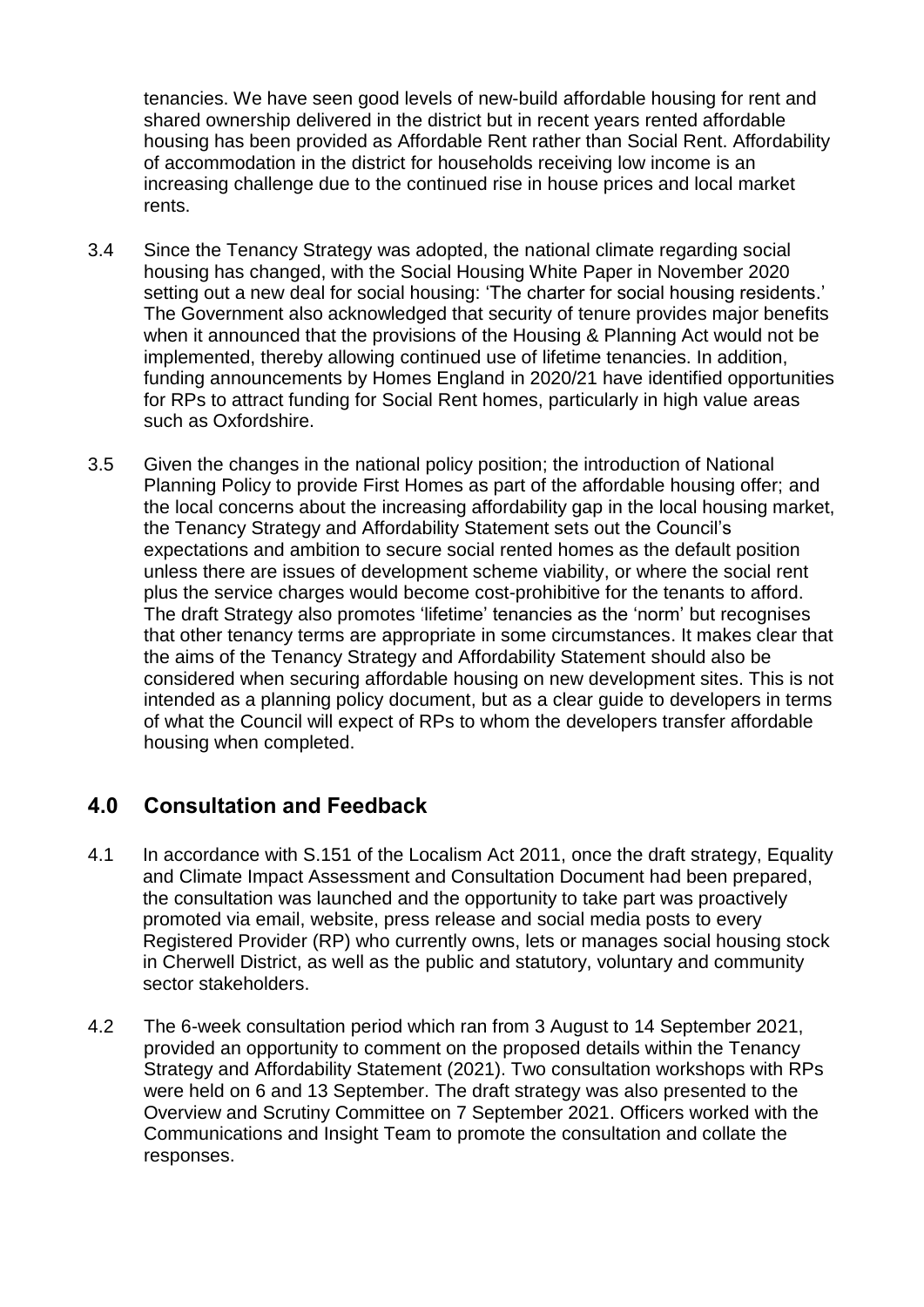- 4.3 In total, the council actively engaged with people on 99 occasions (although it's possible that some individuals may have engaged more than once via the survey and the workshops throughout the consultation period). 82 people completed the online survey and 17 Registered Provider representatives attended consultation workshops. Over 50% of online survey responses were from members of the public, including former or current tenants in Cherwell district.
- 4.4 The survey responses highlighted that there is strong overall support for the draft strategy's vision and aims. There is also strong support for housing to be genuinely affordable for local people and provided to a good quality standard. A variety of comments have been provided through the survey and these are highlighted, along with Officer responses and detail of the consultation methodology, within the Consultation Report provided as Appendix 3 to this report.
- 4.5 Whilst it has not been possible, within the scope of the draft Tenancy Strategy and Affordability Statement, to address all comments received during the consultation, it is important to note that the Housing Strategy 2019-2024 and associated Action Plan; the Housing Allocation Scheme and the Local Plan policies can, and in most cases already do, address the issues raised.
- 4.6 In response to the consultation feedback, minor changes have been made to the draft Tenancy Strategy and Affordability Statement. These changes have been made to ensure that the council's expectations of registered providers are clear in terms of the provision of genuinely affordable social rented housing that is delivered and maintained to a good standard. The changes also acknowledge the impact of social rent on scheme viability and how viability issues will be taken into consideration to ensure continued deliverability of affordable housing in the district. Amendments to the strategy document also include text to support that registered providers will have transaction and ancillary costs if/when disposing of a social housing property and therefore will not be able to recycle the full receipt from the sale back into accommodation within Cherwell district as was initially suggested in the strategy document.
- 4.7 The Overview and Scrutiny Committee, at its meeting on 7 September, noted the content of the strategy and recorded the following decision:
	- 1) That the draft Tenancy Strategy and Affordability Statement be noted
	- 2) That the following comments be submitted to the Executive:
		- a. For all future consultations, a mechanism for ensuring residents directly affected by a consultation are contacted and encouraged to respond
		- b. A continuous effort to improve quality and standard of housing in the district.

## **5.0 Conclusion and Reasons for Recommendations**

5.1 Overall the consultation response has been good and the web-based or online approach to the consultation does not appear to have adversely impacted on the number of responses received from members of the public. The comments from the Overview and Scrutiny Committee are noted and welcomed. In response, the Consultation Report (Appendix 3) helps to set out the full detail of the consultation mechanisms and the public engagement.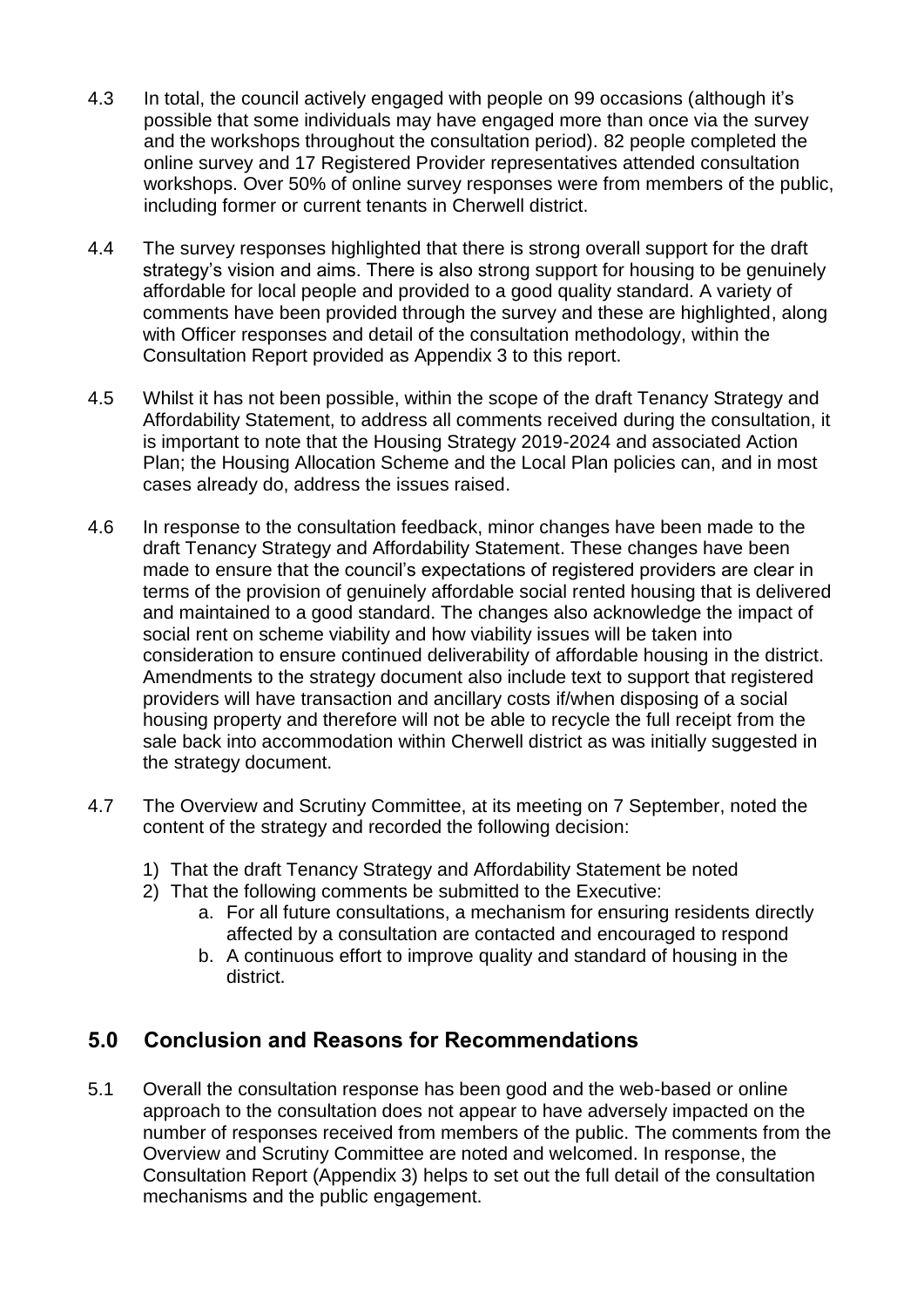- 5.2 The Executive is requested to note the changes to the draft Tenancy Strategy and Affordability Statement (Appendix 1) in response to the feedback and officer response set out in the Consultation Report. In addition, note that the Equality and Climate Impact Assessment has been updated to reflect some comments received during the consultation.
- 5.3 The Executive is requested to approve the final draft Tenancy Strategy and Affordability Statement, to ensure that the council meets statutory requirements and complies with good practice. In addition, delegate authority to the Assistant Director, Housing and Social Care Commissioning in consultation with the Lead Member for Housing, to make any minor editorial amendments to the strategy as needed prior to publication and to approve annual updates to the Tenancy Strategy appendices to ensure the data remains relevant.

## **6.0 Alternative Options and Reasons for Rejection**

6.1 The following alternative options have been identified and rejected for the reasons as set out below.

Option 1: Not to update the Tenancy Strategy 2017. This approach is not recommended, as it is a statutory requirement to review the Strategy periodically and it would leave the Council open to legal challenge if it has not done so. In addition, the Housing Strategy 2019-2024 and the Homelessness and Rough Sleeping Strategy 2021-2026 set out an ambition to deliver more social rent tenure to meet identified needs. It will be difficult to achieve this ambition without an updated Tenancy Strategy as the 2017 version strongly promotes Affordable Rent and fixed-term tenancies.

Option 2: Delay the approval of the amended draft Tenancy Strategy and Affordability Statement until later in the year. This approach is not recommended as the feedback from the consultation and subsequent adoption of the new strategy will contribute towards informing the evidence base in support of the new Local Plan policies to 2040 which are currently being developed.

## **7.0 Implications**

#### **Financial and Resource Implications**

7.1 There are no financial risks. No additional funding will be required from the implementation of the new Tenancy Strategy and Affordability Statement.

Comments checked by: Leanne Lock, Strategic Business Partner, Finance and Procurement; 01295 227098 [Leanne.Lock@Cherwell-dc.gov.uk](mailto:Leanne.Lock@Cherwell-dc.gov.uk)

#### **Legal Implications**

7.2 The Tenancy Strategy is a statutory requirement and takes account of the relevant legislation regarding housing. Consultation with Registered Providers of Social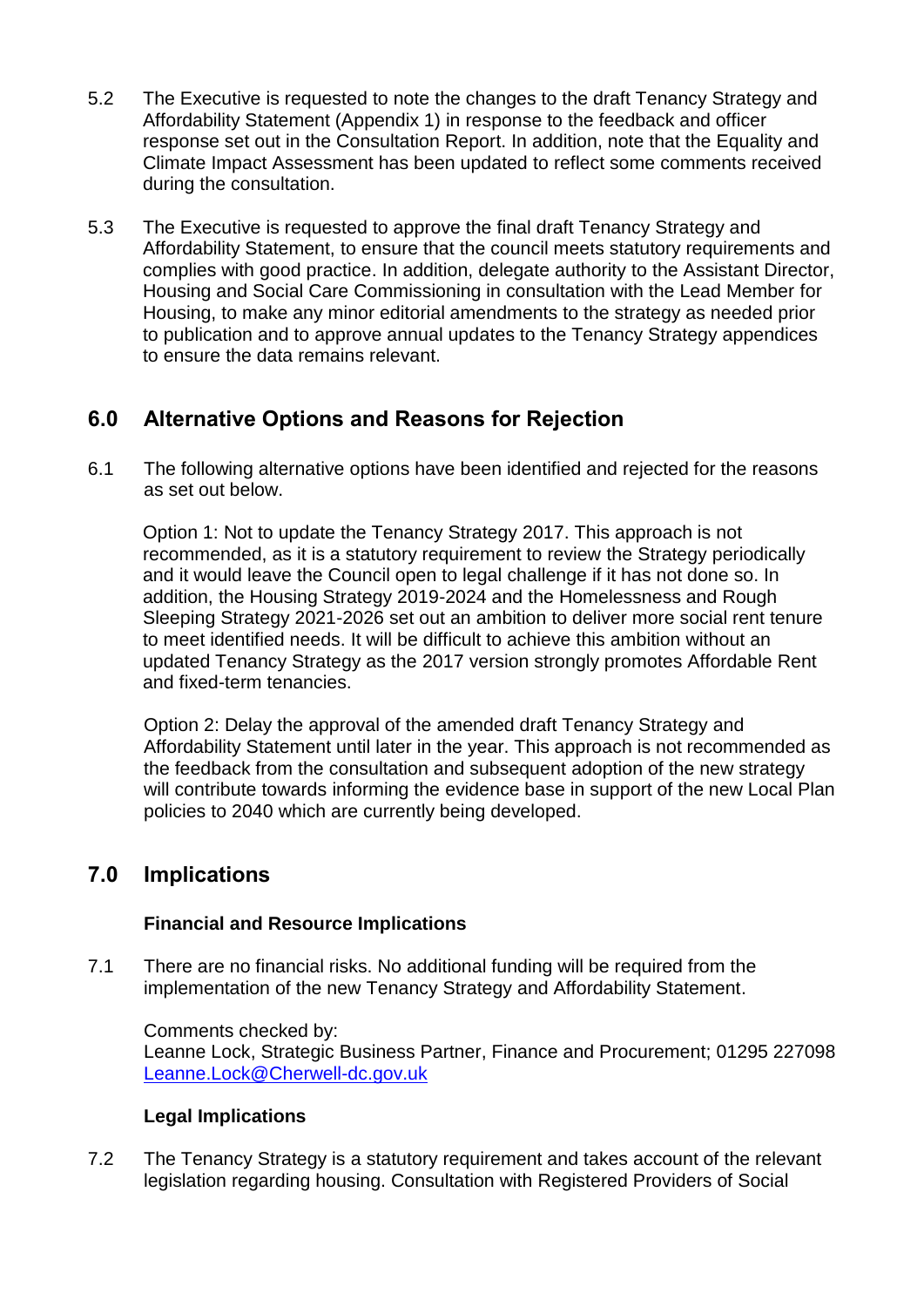Housing and other such persons as the Secretary of State may prescribe by regulations, is a requirement of S151 of the Localism Act 2011.

Comments checked by: Christopher Mace, Solicitor; 01295 221808; [christopher.mace@cherwell-dc.gov.uk](mailto:christopher.mace@cherwell-dc.gov.uk)

### **Risk Implications**

7.3 Failure to review the existing Tenancy Strategy to reflect the changes in legislation and government policy, may result in the Council not meeting its statutory duties and therefore open to legal challenge in respect of administration of its housing function. The amended draft Tenancy Strategy and Affordability Statement promotes social rent tenure and lifetime tenancies and recognises that where this may have some impact on development scheme viability, Affordable Rent and other tenures may be more appropriate in those circumstances to reduce the risk of the strategy being a barrier to future development.

Comments checked by Louise Tustian, Head of Insight and Corporate Programmes; 01295 221786: [Louise.Tustian@Cherwell-DC.gov.uk](mailto:Louise.Tustian@Cherwell-DC.gov.uk)

### **Equalities and Climate Implications (Equality, Diversity and Community)**

7.4 An Equality and Climate Impact assessment was undertaken on the draft strategy prior to consultation. Following consultation, the assessment has been updated to consider the consultation feedback and is provided with this report at **Appendix 2**. The strategy clearly sets out a process to support protected characteristics, and an Equality Impact Assessment as standard for providers will ensure mitigation in any impact on residents, provide a robust mechanism of assurance that needs are met and prevent discrimination.

 Comments checked by: Emily Schofield, Acting Head of Strategy; 07881 311707; [Emily.Schofield@cherwell-dc.gov.uk](mailto:Emily.Schofield@cherwell-dc.gov.uk)

## **8.0 Decision Information**

**Key Decision:** 

**Financial Threshold Met: No** 

**Community Impact Threshold Met: Yes**

**Wards Affected**

All

**Links to Corporate Plan and Policy Framework**